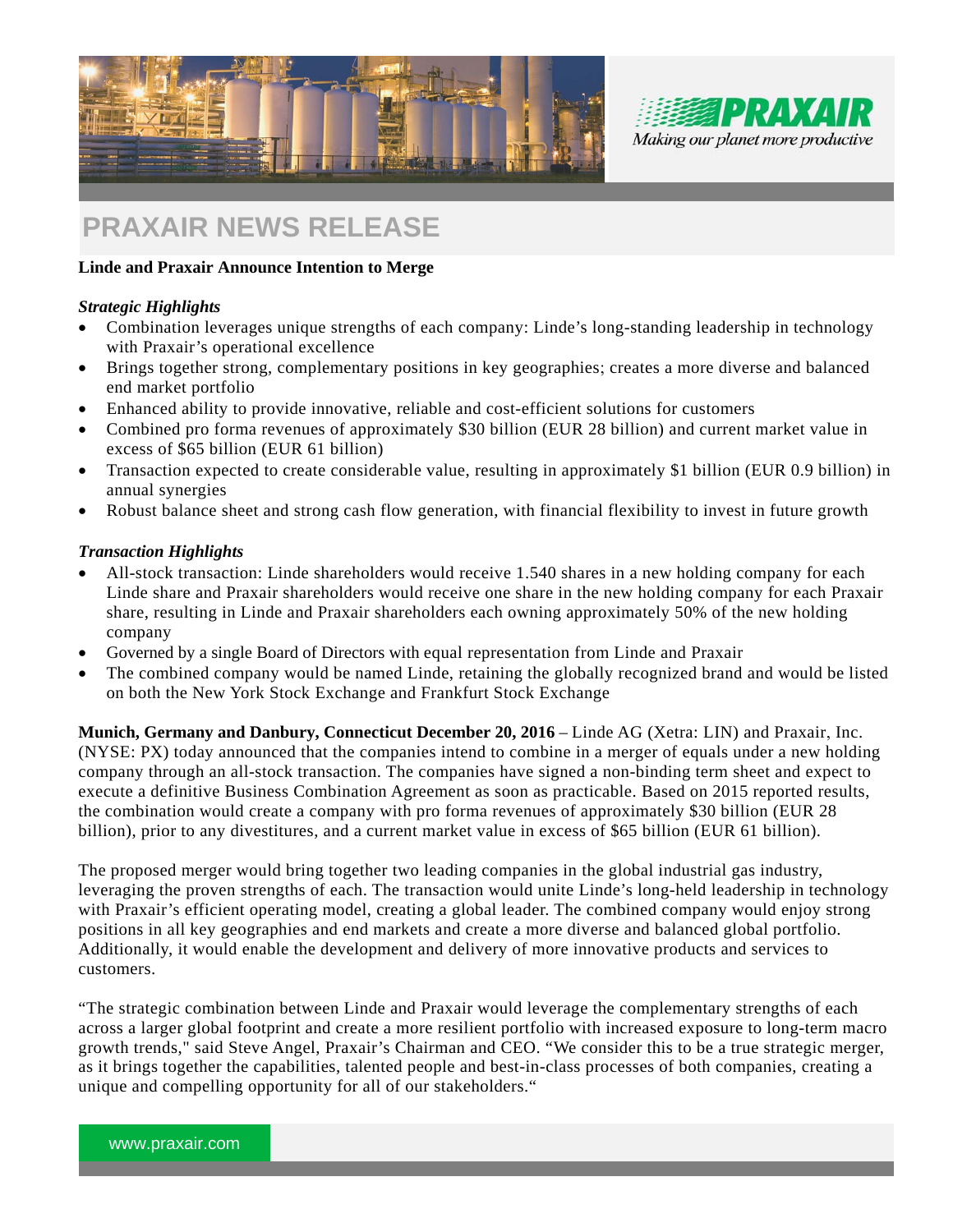*"*Under the Linde brand, we want to combine our companies' business and technology capabilities and form a global industrial gas leader. Beyond the strategic fit, the compelling, value-creating combination would achieve a robust balance sheet and cash flow and generate financial flexibility to invest in our future," said Professor Dr. Aldo Belloni, CEO of Linde.

## **Value Creation from the Combination**

The merged company would create significant value for shareholders through the realization of approximately \$1 billion (EUR 0.9 billion) in annual synergies, driven by scale benefits, cost savings and efficiency improvements.

## **Governance and Leadership**

The combined company would be governed by a single Board of Directors with equal representation from Linde and Praxair. Linde's Supervisory Board Chairman, Professor Dr. Wolfgang Reitzle, would become Chairman of the new company's Board. Praxair's Chairman and CEO, Steve Angel, would become CEO and a member of the Board of Directors.

The combined company would adopt the globally-recognized Linde name and be listed on both the New York Stock Exchange (NYSE) and the Frankfurt Stock Exchange (Prime Standard segment). The new company will seek inclusion in the S&P 500 and DAX indices.

The new holding company would be formed and domiciled in a neutral member state of the European Economic Area ("EEA"), with the CEO based in Danbury, Connecticut USA. Corporate functions would be appropriately split between Danbury, Connecticut and Munich, Germany to help achieve efficiencies for the combined company.

# **Proposed Merger Structure**

Under the proposed terms of the transaction, Linde shareholders would receive 1.540 shares in the new holding company for each Linde share exchanged in the German offer, and Praxair shareholders would receive one share in the new holding company for each Praxair share. As a result, current Linde and Praxair shareholders would each own approximately 50% of the combined company, assuming a 100% share exchange in the German offer.

# **Next Steps and Timing**

The parties expect to complete their internal approvals and execute the definitive Business Combination Agreement in the coming months. Execution of a definitive Business Combination Agreement remains subject to confirmatory due diligence, further negotiations and Board approvals of both Linde and Praxair. There is no assurance that a binding definitive agreement will be reached between the parties, and the consummation of any binding transaction will be subject to shareholder and regulatory approvals and other customary closing conditions. Linde and Praxair are confident that any required regulatory approvals, including any required divestitures, could be obtained in a timely manner following the execution of a definitive Business Combination Agreement.

#### **Advisors**

Perella Weinberg Partners and Morgan Stanley are acting as financial advisors and Hengeler Mueller, Cravath, Swaine & Moore LLP and Linklaters LLP (regulatory) are serving as legal counsel to Linde. Credit Suisse is acting as exclusive financial advisor and Sullivan & Cromwell LLP is serving as legal counsel to Praxair.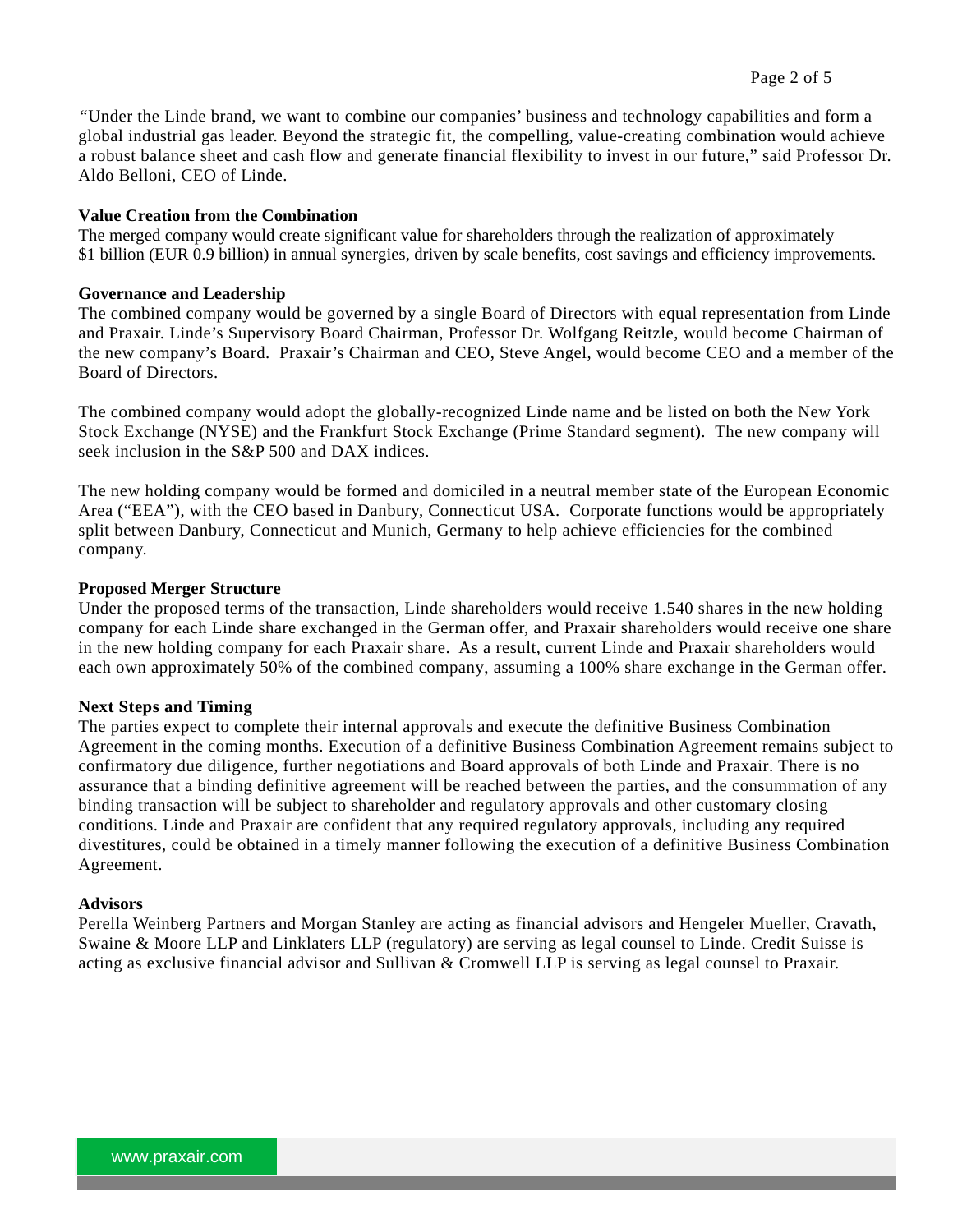# **About Linde**

In the 2015 financial year, The Linde Group generated revenue of EUR 18 billion, making it one of the leading gases and engineering companies in the world, with approximately 65,000 employees working in more than 100 countries worldwide. The strategy of The Linde Group is geared towards long-term profitable growth and focuses on the expansion of its international business with forward-looking products and services. Linde acts responsibly towards its shareholders, business partners, employees, society and the environment in every one of its business areas, regions and locations across the globe. The company is committed to technologies and products that unite the goals of customer value and sustainable development.

## **About Praxair**

Praxair, Inc., a Fortune 300 company with 2015 sales of \$11 billion, is a leading industrial gas company in North and South America and one of the largest worldwide. The company produces, sells and distributes atmospheric, process and specialty gases, and high-performance surface coatings. Praxair products, services and technologies are making our planet more productive by bringing efficiency and environmental benefits to a wide variety of industries, including aerospace, chemicals, food and beverage, electronics, energy, healthcare, manufacturing, primary metals and many others. More information about Praxair, Inc. is available at www.praxair.com.

**Media and Investor Contacts Linde Investor Contact Bernard Wang, Linde AG**  Email: bernard.wang@linde.com Phone: +49 89 35757 1328

**Linde Media Contacts Dr. Frank Herkenhoff, Linde AG**  Email: frank.herkenhoff@linde.com Phone: +49 89 35757 1320

**Thomas Davies, Kekst (U.S.)**  Email: Tom.Davies@Kekst.com Phone: +1 212 521-4873

**Marie von Bismarck, CNC (Germany)** 

Email: marie.bismarck@cnc-communications.com Phone: +49 89 599 458 156

**Praxair Investor Contact Juan Pelaez, Praxair, Inc.**  Email: juan\_pelaez@praxair.com Phone: +1 203 837 2213

**Praxair Media Contacts Lisa Esneault, Praxair, Inc.**  Email: lisa\_esneault@praxair.com Phone: +1 203 837 2448

**Kal Goldberg, Finsbury (U.S.)**  Email: kal.goldberg@finsbury.com Phone: +1 646 805 2005

**Alex Seiler, Hering Schuppener (Germany)**  Email: aseiler@heringschuppener.com Phone: +49 69 9218 7454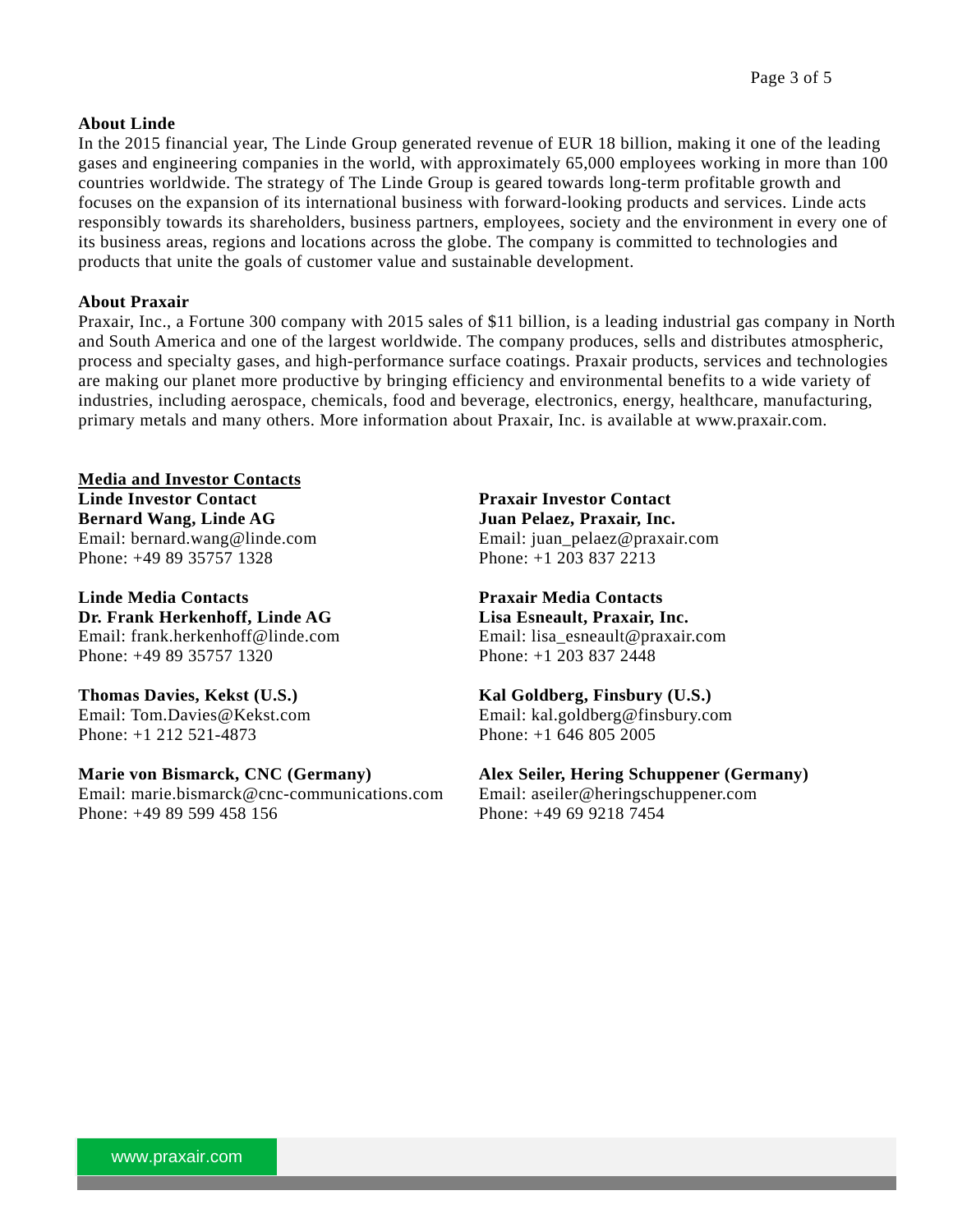#### Page 4 of 5

#### **Additional Information and Where to Find It**

Should Praxair, Inc. ("Praxair") and Linde AG ("Linde") proceed with the proposed business combination transaction, Praxair and Linde expect that a newly formed holding company ("New Holdco") will file a Registration Statement on Form S-4 or Form F-4 with the U.S. Securities and Exchange Commission ("SEC") that will include (1) a proxy statement of Praxair that will also constitute a prospectus for New Holdco and (2) an offering prospectus of New Holdco to be used in connection with New Holdco's offer to acquire Linde shares held by U.S. holders. When available, Praxair will mail the proxy statement/prospectus to its stockholders in connection with the vote to approve the merger of Praxair and a wholly-owned subsidiary of New Holdco, and New Holdco will distribute the offering prospectus to Linde shareholders in the United States in connection with New Holdco's offer to acquire all of the outstanding shares of Linde. Should Praxair and Linde proceed with the proposed business combination transaction, Praxair and Linde also expect that New Holdco will file an offer document with the German Federal Financial Supervisory Authority (*Bundesanstalt fuer Finanzdienstleistungsaufsicht*) ("BaFin"). There can be no assurance that a binding definitive agreement will be reached between Praxair and Linde, and the consummation of any binding transaction will be subject to regulatory approvals and other customary closing conditions.

**INVESTORS AND SECURITY HOLDERS ARE URGED TO READ THE PROXY STATEMENT/PROSPECTUS AND THE OFFER DOCUMENT REGARDING THE PROPOSED BUSINESS COMBINATION TRANSACTION AND PROPOSED OFFER IF AND**  WHEN THEY BECOME AVAILABLE BECAUSE THEY WILL CONTAIN IMPORTANT INFORMATION. You may obtain a free copy of the proxy statement/prospectus (if and when it becomes available) and other related documents filed by Praxair, Linde and New Holdco with the SEC on the SEC's Web site at www.sec.gov. The proxy statement/prospectus (if and when it becomes available) and other documents relating thereto may also be obtained for free by accessing Praxair's Web site at www.praxair.com. Following approval by the BaFin, the offer document will be made available at BaFin's Web site at www.bafin.de. The offer document (if and when it becomes available) and other documents relating thereto may also be obtained for free by accessing Linde's Web site at www.linde.com.

This document is neither an offer to purchase nor a solicitation of an offer to sell shares of New Holdco, Praxair or Linde. The final terms and further provisions regarding the public offer will be disclosed in the offer document after the publication has been approved by the BaFin and in documents that will be filed with the SEC. No money, securities or other consideration is being solicited, and, if sent in response to the information contained herein, will not be accepted. The information contained herein should not be considered as a recommendation that any person should subscribe for or purchase any securities.

No offering of securities shall be made except by means of a prospectus meeting the requirements of the U.S. Securities Act of 1933, as amended, and applicable European and German regulations. The distribution of this document may be restricted by law in certain jurisdictions and persons into whose possession any document or other information referred to herein come should inform themselves about and observe any such restrictions. Any failure to comply with these restrictions may constitute a violation of the securities laws of any such jurisdiction. No offering of securities will be made directly or indirectly, in or into any jurisdiction where to do so would be inconsistent with the laws of such jurisdiction.

#### **Participants in Solicitation**

Praxair, Linde, New Holdco and their respective directors and executive officers may be deemed to be participants in the solicitation of proxies from Praxair's stockholders in respect of the proposed business combination. Information regarding the persons who are, under the rules of the SEC, participants in the solicitation of the stockholders of Praxair in connection with the proposed transaction, including a description of their direct or indirect interests, by security holdings or otherwise, will be set forth in the proxy statement/prospectus if and when it is filed with the SEC. Information regarding the directors and executive officers of Praxair is contained in Praxair's Annual Report on Form 10-K for the year ended December 31, 2015 and its Proxy Statement on Schedule 14A, dated March 18, 2016, which are filed with the SEC and can be obtained free of charge from the sources indicated above.

#### **Forward-looking Statements**

This communication includes "forward-looking statements" within the meaning of Section 27A of the Securities Act of 1933 and Section 21E of the Securities Exchange Act of 1934. Forward-looking statements are based on our beliefs and assumptions on the basis of factors currently known to us. These forward-looking statements are identified by terms and phrases such as: anticipate, believe, intend, estimate, expect, continue, should, could, may, plan, project, predict, will, potential, forecast, and similar expressions. These forward-looking statements include, but are not limited to, statements regarding benefits of the proposed business combination, integration plans and expected synergies, and anticipated future growth, financial and operating performance and results. Forward-looking statements involve risks and uncertainties that may cause actual results to be materially different from the results predicted or expected. No assurance can be given that these forward-looking statements will prove accurate and correct, or that projected or anticipated future results will be achieved. Factors that could cause actual results to differ materially from those indicated in any forward-looking statement include, but are not limited to: the expected timing and likelihood of the entry into, or the completion of the contemplated business combination, including the timing, receipt and terms and conditions of any required governmental and regulatory approvals of the contemplated business combination that could reduce anticipated benefits or cause the parties not to enter into, or to abandon the transaction; the occurrence of any event, change or other circumstances that could give rise to the termination of the proposed business combination agreement; the ability to successfully complete the proposed business combination and the exchange offer; regulatory or other limitations imposed as a result of the proposed business combination; the success of the business following the proposed business combination; the ability to successfully integrate the Praxair and Linde businesses; the possibility that Praxair stockholders may not approve the proposed business combination agreement or that the requisite number of Linde shares may not be tendered in the public offer; the risk that the parties may not be able to satisfy the conditions to closing of the proposed business combination in a timely manner or at all; risks related to disruption of management time from ongoing business operations due to the proposed business combination; the risk that the announcement or consummation of the proposed business combination could have adverse effects on the market price of Linde's or Praxair's